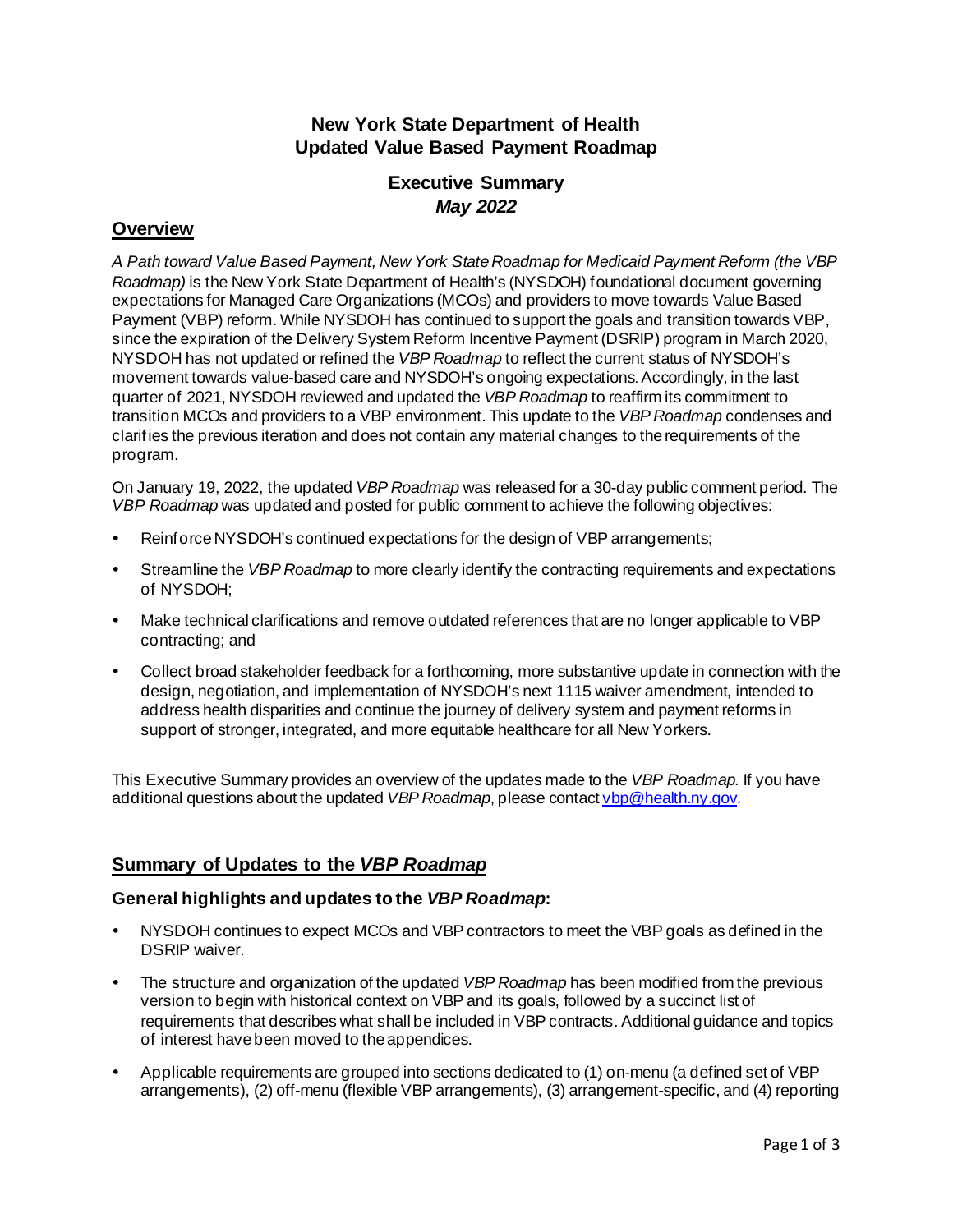requirements. For more details on these sections and definitions, please reference the updated *VBP Roadmap.*

- Requirements have been clarified and further defined to accurately reflect the current contracting process. For instance, direct language has been used to summarize the contracting levels and relevant examples have been included for interventions that address social care needs.
- Guidelines have been grouped to appear in two areas:
	- $\circ$  Arrangement-specific guidelines are included with the requirement to which they align in the body of the updated *VBP Roadmap.*
	- $\circ$  Guidelines that apply to broad subject matter, such as attribution, have been moved to the appendices.
- The footnotes contain links to the location of relevant resources for easy reference. NYSDOH contact information is also included for any additional questions, clarification, or resources that VBP contractors may need.
- The updates to the *VBP Roadmap* do not require changes to existing VBP contracts, but should be incorporated, to the extent applicable, as new contracts are executed or existing contracts are renegotiated and renewed.

#### **Topic specific updates to the***VBP Roadmap***:**

- **Integrated Primary Care Arrangements**: In this updated *VBP Roadmap*, all references to Integrated Primary Care (IPC) arrangements and associated requirements have been removed. After evaluating overall VBP contract participation, NYSDOH found that standard IPC definitions were not being used. As a result, NYSDOH is reevaluating its data and analytic capabilities to support chronic care and primary care bundles. While this reevaluation takes place, data and analytic support for the chronic care and primary bundles will be suspended. NYSDOH continues to encourage participants to explore innovative primary care VBP arrangements through off-menu options.
- **Managed Long-Term Care Partially Capitated Arrangements**: Managed Long-Term Care (MLTC) Partially Capitated arrangement requirements have been rewritten as guidelines. NYSDOH has concluded that the structure of the MLTC Partially Capitated approach does not reflect current VBP principles. NYSDOH continues to encourage MLTC Partially Capitated plans to build on their VBP efforts and recommends that plans evaluate the outcomes and impacts of their current VBP contracts to make an informed determination about VBP participation. Given the change from requirement to guideline, NYSDOH support for MLTC Partially Capitated quality reporting as of Measurement Year (MY) 2020 has been suspended until further notice.
- **Data Tools**: Links have been added to improve accessibility to available data tools to support VBP contractors, such as the Medicaid Analytics and Performance Portal (MAPP).
- **Innovator Program**: Descriptions of the Innovator Program have been retained in an appendix to highlight the participant accomplishments and reflect the ongoing importance of this model to future VBP design as providers seek to undertake higher risk arrangements with appropriate delegation of management and administrative services.
- **DSRIP:** Programmatically, the goals of VBP reform established through the DSRIP program remain the same, but given the program's conclusion in March 2020, references to DSRIP have been removed except where they are needed for historical context.
- **Member Incentives**: All references to member incentives have been removed from the updated *VBP Roadmap*, as these rules are best addressed in separate federal and NYSDOH guidance.